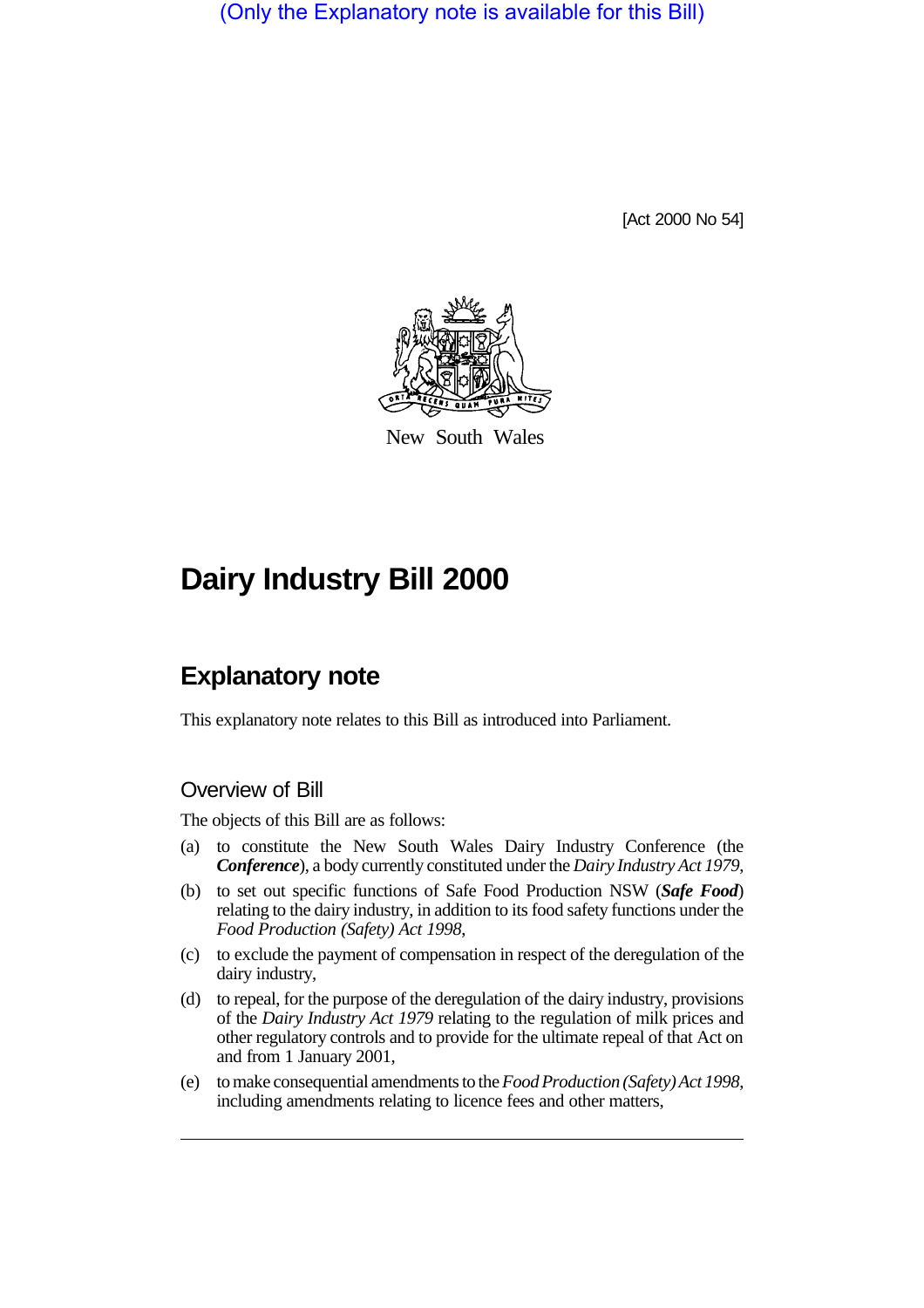Explanatory note

- (f) to make consequential amendments to other Acts,
- (g) to make consequential provision of a savings and transitional nature.

Outline of provisions

#### **Part 1 Preliminary**

**Clause 1** sets out the name (also called the short title) of the proposed Act.

**Clause 2** provides for the commencement of the proposed Act on a day or days to be appointed by proclamation.

**Clause 3** defines certain words and expressions used in the proposed Act.

### **Part 2 The New South Wales Dairy Industry Conference**

**Clause 4** constitutes the Conference and specifies that it is not, and does not represent, the Crown.

**Clause 5** confers functions on the Conference, including carrying out investigations or inquiries into the general policies of Safe Food with respect to the dairy industry and consulting with Safe Food on food safety schemes relating to the dairy industry.

**Clause 6** requires the Minister to consider any reports or advice furnished by the Conference and enables the Minister to forward them to Safe Food and give directions to Safe Food in respect of matters raised by them.

**Clause 7** sets out the members of the Conference. The members are to include one person representing the consumers of milk and dairy products and one person representing employees in the dairy industry, as well as the number of members to be prescribed by regulations. The General Manager of the Dairy Division of Safe Food is to be an ex officio member.

**Clause 8** enables regulations to be made as to the constitution and procedure of the Conference.

**Clause 9** enables the Conference to employ staff and engage consultants and contractors. The power is subject to the Minister's power to approve the number of persons who may be employed or engaged.

Explanatory note page 2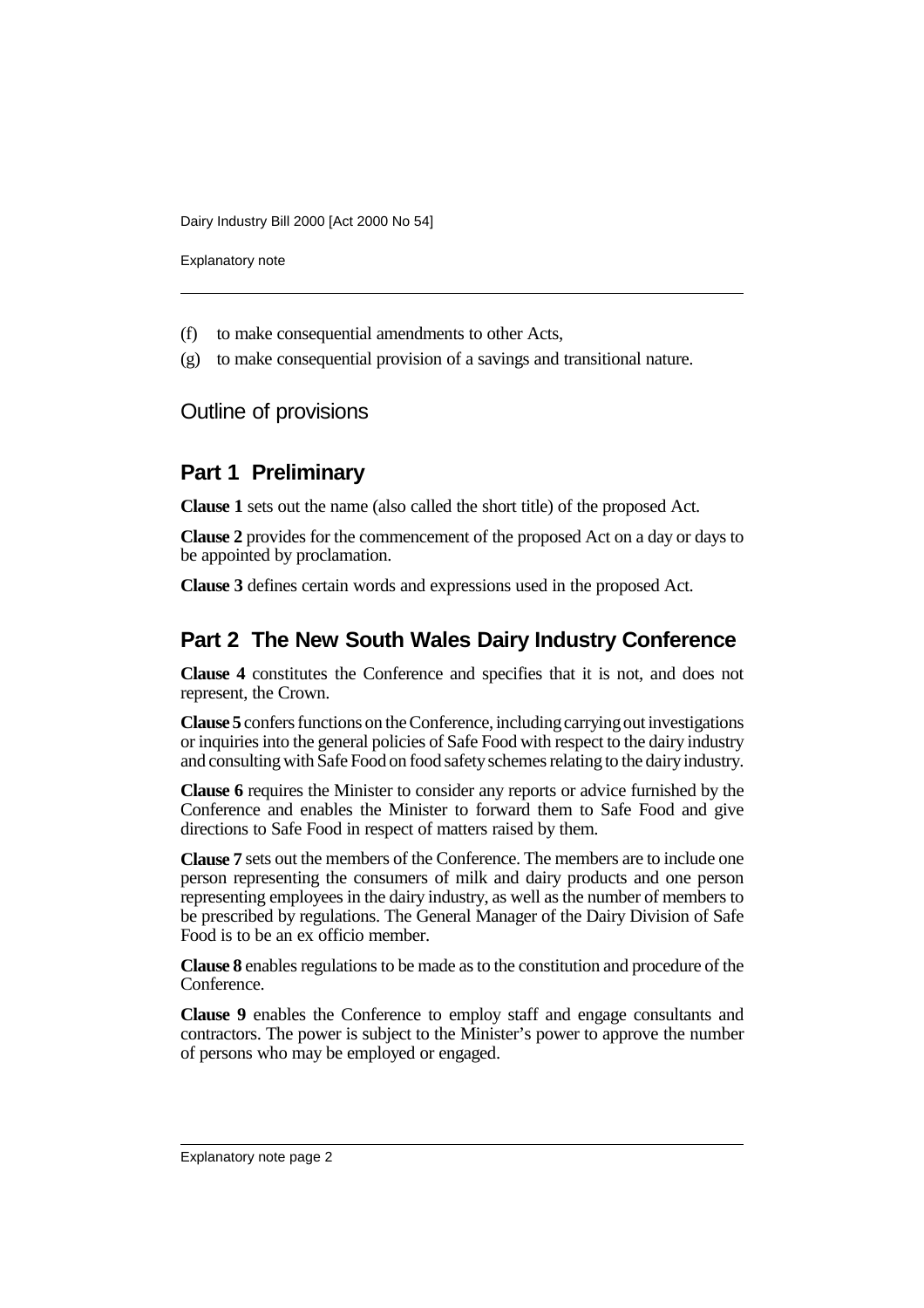Explanatory note

**Clause 10** enables Safe Food to make grants to the Conference to pay the remuneration of its staff, consultants and contractors and the fees payable to the Chairperson for attending meetings. The Conference may also enter into arrangements with persons or organisations involved with the dairy industry to make contributions to the other costs and expenses of the Conference.

## **Part 3 Dairy industry functions of Safe Food**

**Clause 11** sets out general services that may be provided by Safe Food in relation to the dairy industry. They include establishing and maintaining laboratories and carrying out research into matters related to milk and dairy products, carrying out examinations, tests and analyses of milk or dairy products, publishing reports and information and promoting and encouraging the production, use, sale or consumption of milk and dairy products.

**Clause 12** confers on Safe Food power to enter into agreements for the use of trade marks of which it is registered proprietor and to establish a committee for the purpose of furnishing advice with respect to the promotion and encouragement of the production, supply, use, sale or consumption of milk and dairy products.

**Clause 13** permits fees or charges for the supply of a service, product or commodity or the furnishing of information by Safe Food to be fixed by regulation or by Safe Food if there is no such regulation.

## **Part 4 Provisions relating to deregulation of dairy industry**

**Clause 14** excludes compensation from being payable for deregulation of the dairy industry by or on behalf of the Crown. Compensation for deregulation means compensation because of the enactment or operation of the proposed Act (including the repeal of provisions of the *Dairy Industry Act 1979*), or the implementation, operation, cancellation or variation, of any scheme under section  $9(1)(g)$  of the *Dairy Industry Act 1979* (that is, a quota scheme), or for any consequence of any such matter or because of any statement or conduct relating to any such matter or to the deregulation of the dairy industry in connection with any such matter.

## **Part 5 Financial matters**

**Clause 15** requires money received by Safe Food under the proposed Act, the *Dairy Industry Act 1979* or from interests in private corporations, to be used for the purposes of carrying out Safe Food's functions under the proposed Act or in connection with any food safety scheme relating to the dairy industry.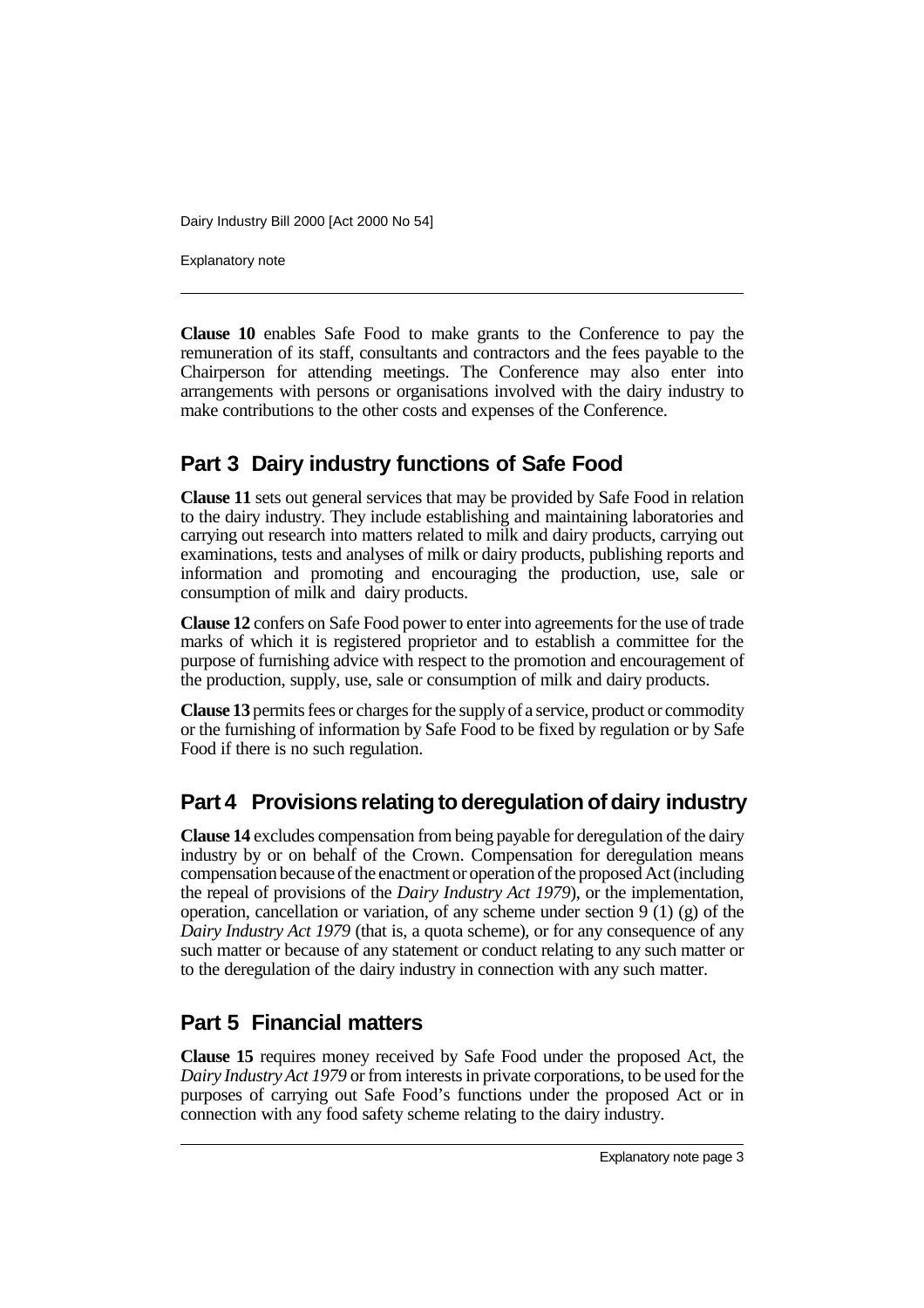Explanatory note

**Clause 16** requires money received by Safe Food under the proposed Act, or appropriated for the purposes of Safe Food under the proposed Act, to go to form a fund out of which may be paid the expenses of the Conference and all expenses of Safe Food in carrying out its functions under the proposed Act.

**Clause 17** makes any charge, fee or money due to Safe Food under the proposed Act recoverable by Safe Food as a debt.

#### **Part 6 Miscellaneous**

**Clause 18** provides that the proposed Act binds the Crown.

**Clause 19** requires proceedings for offences under the proposed Act to be dealt with summarily before a Local Court constituted by a Magistrate sitting alone.

**Clause 20** enables proceedings for offences to be laid or taken in the name of Safe Food by the Chief Executive Officer or another officer authorised to do so by Safe Food.

**Clause 21** provides that any summons, writ or other proceeding to be served on Safe Food under the proposed Act may be served by being served on the Chief Executive Officer.

**Clause 22** provides for certain evidentiary matters.

**Clause 23** contains the general regulation-making power and enables regulations to be made for or with respect to the form of instruments for the proposed Act and the functions of Safe Food.

**Clause 24** repeals the *Dairy Industry Act 1979* on and from 1 January 2001.

**Clause 25** gives effect to the amendments to other Acts set out in Schedule 1.

**Clause 26** gives effect to the savings and transitional provisions set out in Schedule 2.